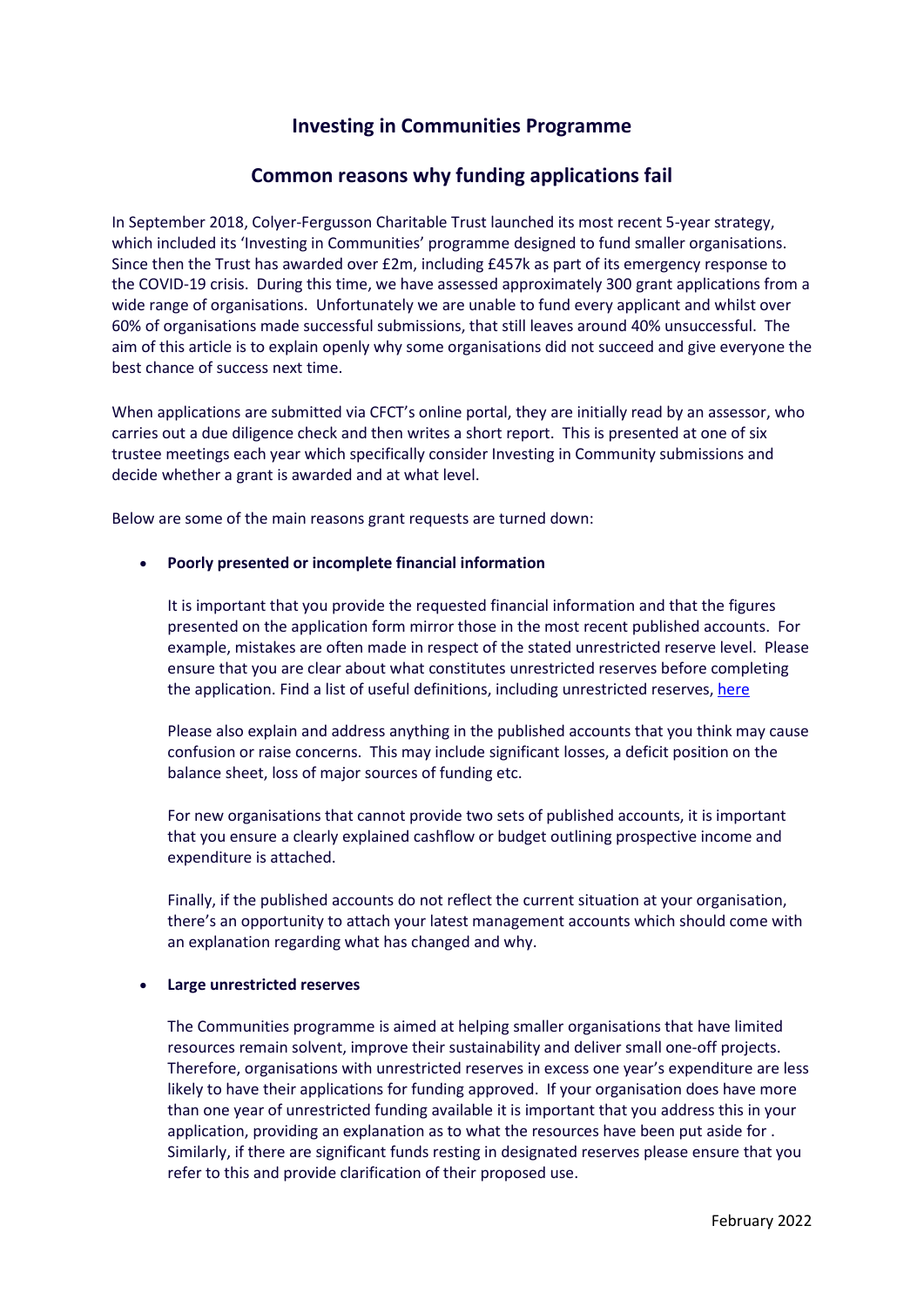## • **Organisation has income over £500k**

The Communities programme is restricted to organisations with an annual income at or below £500k.

### • **Budget does not give enough detail and has errors**

Please ensure that the budget submitted corresponds with the information provided in the main application and shows specifically how the funds applied for will be allocated. Please also ensure that the budget adds up to the amount requested. Where you are applying for a grant to contribute towards salaries, please note that CFCT is a Living Wage Funder and that salaries should be costed up to meet the Living Wage.

### • **Operates in areas outside of Kent**

If your organisation operates on a regional or national basis then it is unlikely that an application to this particular CFCT programme will be successful, unless you can identify how you will ensure any award will be ringfenced to benefit the Kent community. This can be problematic in respect of core costs, which, by their nature, tend to apply to the organisation as a whole. Please note that CFCT does not usually fund organisations operating in London Boroughs, even if those Boroughs are situated in Kent.

### • **Does not show how the organisation supports vulnerable/marginalised client groups**

The Communities programme is aimed at groups supporting the most vulnerable and marginalised communities in Kent and your application should identify your organisation addresses this key point. This is particularly important where the remit of the non-profit group is quite wide.

# • **Unclear outcomes that do not relate to the request**

The outcomes detailed in the application form should relate to the proposed use of the grant applied for. As an example, if the funding will be used to cover core premises rent costs then the outcome can very simply relate to this i.e. organisation will remain in current premises for x months.

# • **Application is submitted to the wrong fund**

There are three complimentary strands that sit within the Communities Programme. If your organisation is applying for one-off costs towards a small project then please submit under the 'Delivery' fund. If your organisation is applying for core costs then please submit to either the 'Stabilising' fund or the 'Extending' fund. A good definition of core costs is provided in this [article](https://fundraising.co.uk/2018/06/01/cover-core-costs/) .

# • **'Organisation' applying is not a separately constituted non-profit entity.**

Applications are often submitted from projects or programmes that sit within larger organisations. These do not meet the criteria of the Communities programme which will only award grants to stand alone, properly constituted, non-profit organisations. If your organisation is not a registered charity, then it is important that you attach the paperwork showing its non-profit status to the submission.